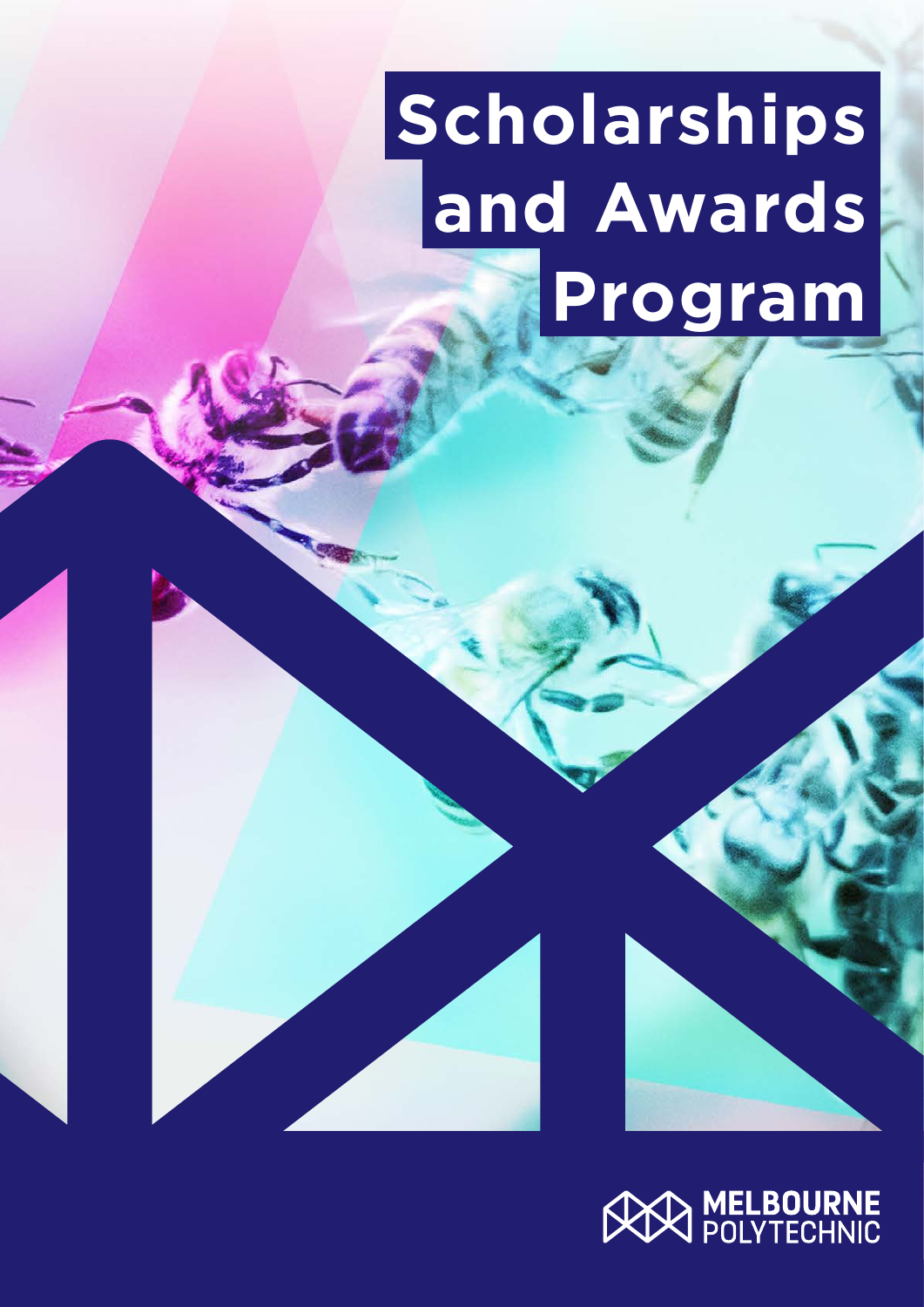# **Cheryl Holian**

Certificate IV in Allied Health Assistance

**Materials and Equipment Scholarship Recipient 2020**

*'It's really good that I got the scholarship because it assists my studies. I invested in a laptop and other school supplies that I needed. It's really good that I bought a laptop, especially in this COVID pandemic while we're more on remote learning.'*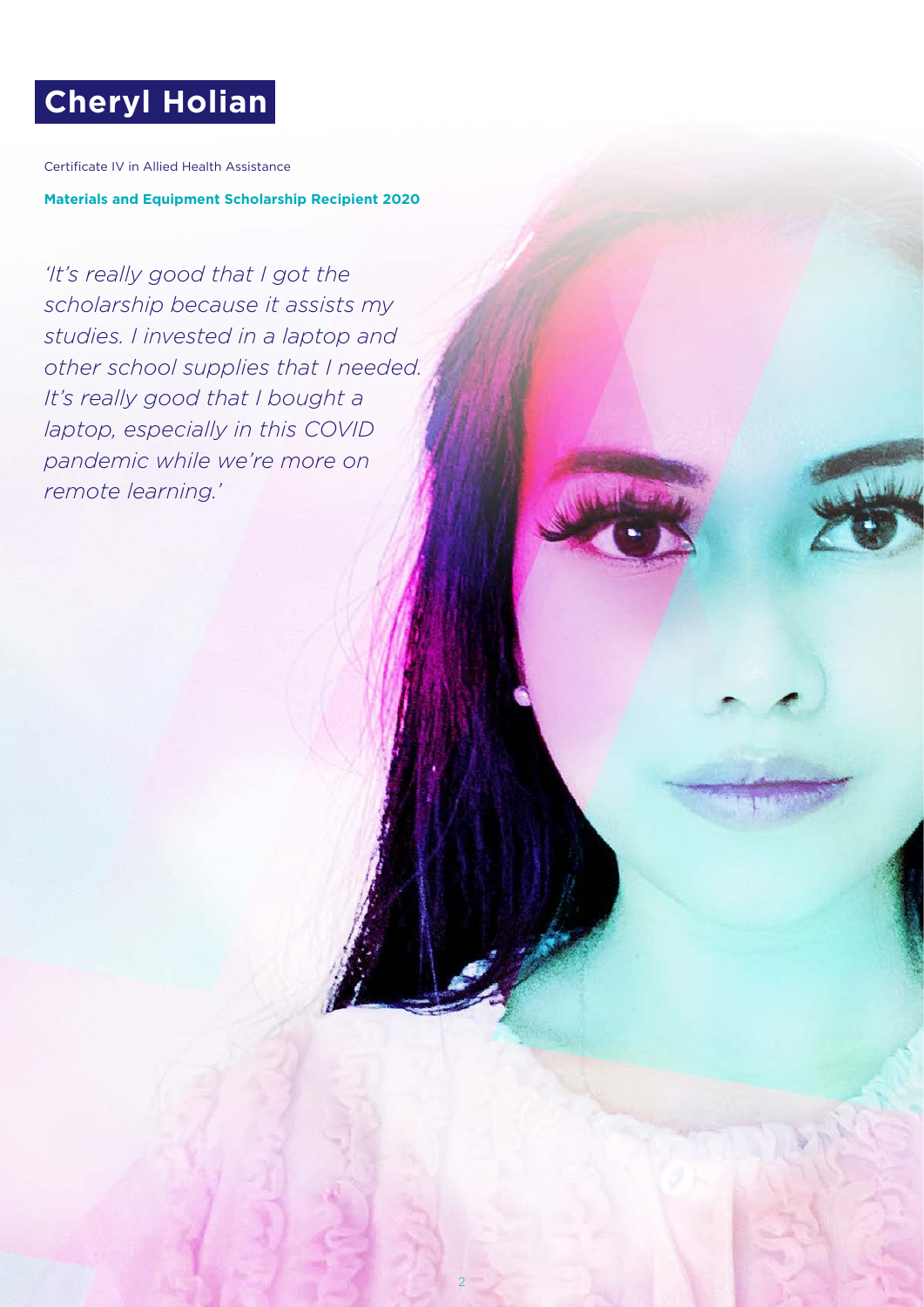# **Melbourne Polytechnic Scholarships and Awards Program**

Melbourne Polytechnic offers a diverse range of innovative, hands-on practical skills and modern theoretical learning.

We partner with industry to challenge existing training practices and develop innovative new methods.

Offering a different way to learn. We have been delivering vocational training since 1912 and we're one of the largest providers in Victoria.

#### **Practical learning**

We offer a wide range of innovative TAFE (VET) and Higher Education (Degrees) that prepare students for the workplace. With courses that focus on practical skills and hands-on experience, our students graduate with the knowledge they need to thrive in their careers.

#### **Teachers from industry**

Our teachers are passionate and established in their professions and they're here to guide students in theirs. We know that circumstances can create barriers to learning, so we offer our students personalised pathways, flexible study options and learning support.

#### **Excellent training facilities**

Our campuses boast some of the best training facilities in Australia. Many of our classrooms and workshops simulate real-work environments. In many courses, students have an opportunity to provide services to the public and industry while learning.

Melbourne Polytechnic locations: Preston, Fairfield, Epping, Heidelberg, Greensborough, Prahran, Collingwood, Northern Lodge at Eden Park and Northern Lodge at Yan Yean.

## **Qualifications**

Melbourne Polytechnic offer a wide variety of course qualifications from apprenticeships and traineeships, short courses, certificate level qualifications, through to Diploma, Degree and Master Degrees.

## **Areas of Study**

- ▶ Agriculture and Land Management
- ▶ Animal Studies
- $\blacktriangleright$  Auslan
- ▶ Building Design and Construction
- **Business Management and Accounting**
- ▶ Construction Trades
- **Education**
- **Engineering**
- **English as an Additional Language**
- ▶ Equine Studies
- $\blacktriangleright$  Foundation Skills
- $\blacktriangleright$  Hairdressing
- $\blacktriangleright$  Horticulture
- **A** Hospitality
- **EXECUTE:** Human Services
- **Information Technology and Security**
- Music Performance and Industry
- ▶ Retail Wholesale and Logistics
- Screen and Media
- ▶ Sound Production
- $\blacktriangleright$  Theatre
- $\blacktriangleright$  Visual Art

For more information, narrower study areas or specific courses, please view the Melbourne Polytechnic website: [www.melbournepolytechnic.edu.au](http://www.melbournepolytechnic.edu.au)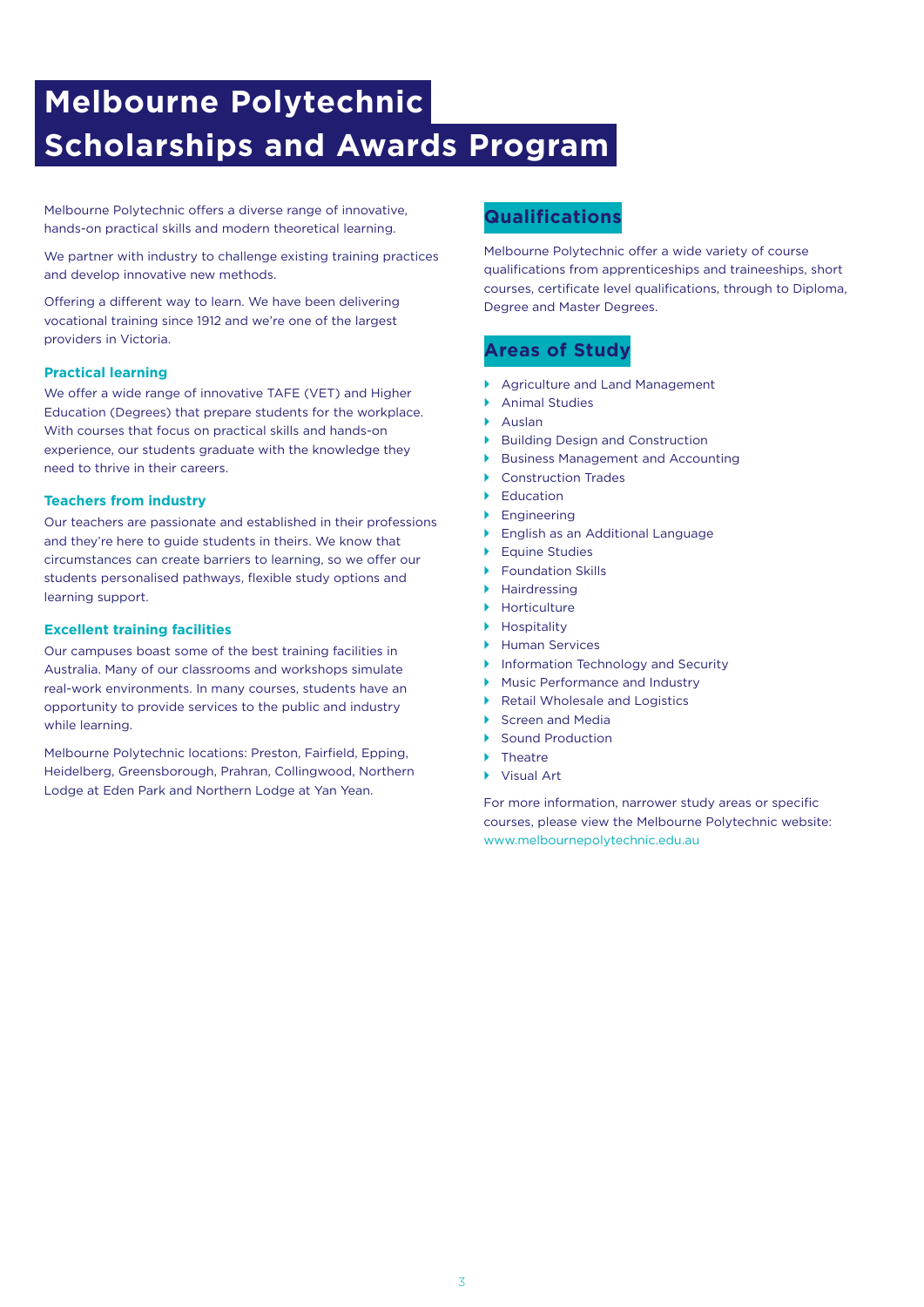# **Jasmine Leech**

Diploma of Jewellery and Object Design

**Materials and Equipment Scholarship Recipient 2020**

*'I probably wouldn't be able to do stuff at home as much if I hadn't gotten the scholarship, because we've got tools available at school that we're able to use but if I wasn't able to afford my own I wouldn't be able to do stuff at home.'*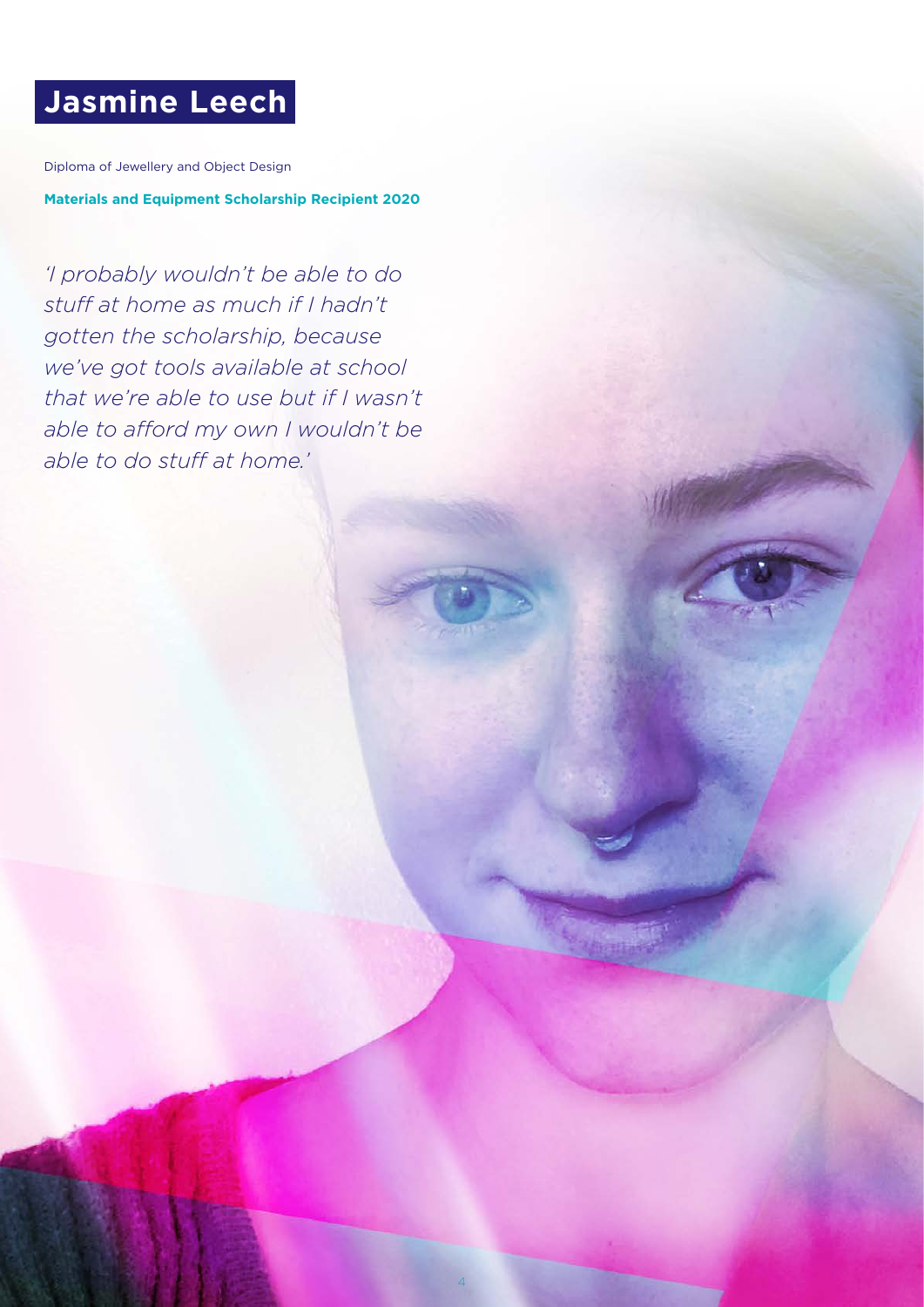## **Support our students**

Donate to the Melbourne Polytechnic Scholarships and Awards Program.

Option 1: Contribute funding towards and existing scholarship or award

Option 2: Build a new scholarship or award

The Melbourne Polytechnic Scholarships and Awards Program aims to:

- $\blacktriangleright$  provide financial assistance to help students meet their education and equipment costs
- ` encourage students to undertake further study at Melbourne Polytechnic
- $\blacktriangleright$  reward students who excel in their studies
- assist students relocating from interstate or regional areas
- increase student awareness of industry businesses
- provide students and businesses with networking opportunities.

## **Scholarships**

Melbourne Polytechnic scholarships are designed to support both current and enrolling students. Scholarships can be focused such as study area or industry specific, focusing on a particular student cohort, based on personal circumstances or broad and relevant to the larger student population.

Types of scholarships include:

- ` Access scholarships Tuition and fee bases scholarships (full or partial)
- Support scholarships Materials, tools and equipment scholarships
- ` Housing and accommodation scholarships
- Study Tour scholarships
- ` Other scholarships

### **Awards**

Melbourne Polytechnic offer a number of awards supported by industry and generous sponsors.

Each year Melbourne Polytechnic celebrates our most outstanding students through the Outstanding Student of the Year Awards. This annual tradition sees a select group of students recognised for their attitude and academic achievement during their time with us.

# **Sandi Tun**

Certificate III Business Administration

#### **Business Administration Scholarship Recipient 2020**

*'I was looking around on the website and then I saw this scholarship under the course that I was going to do. So I tried my luck, not that I was really hoping to get it, but I got a call back and they said I got a scholarship. I was like "wow, that's awesome". It's really helped.'*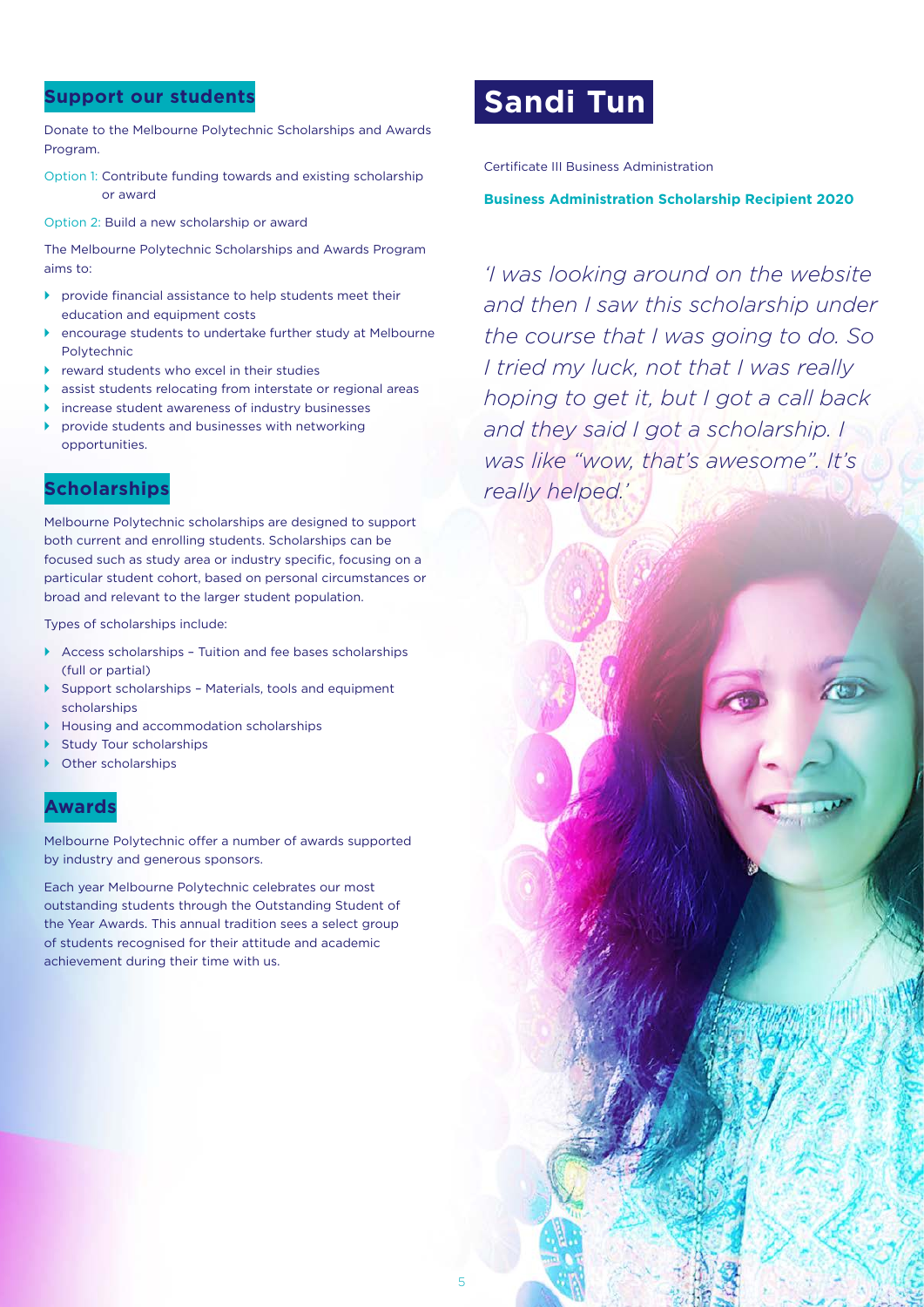# **Julian Eskander**

Certificate III in Barbering

**Materials and Equipment Scholarship Recipient 2020**

*The upfront costs to buy the setup kit appeared to be a major hurdle but on the advice of his case worker, Julian applied for and won a \$500 equipment and materials scholarship.*

6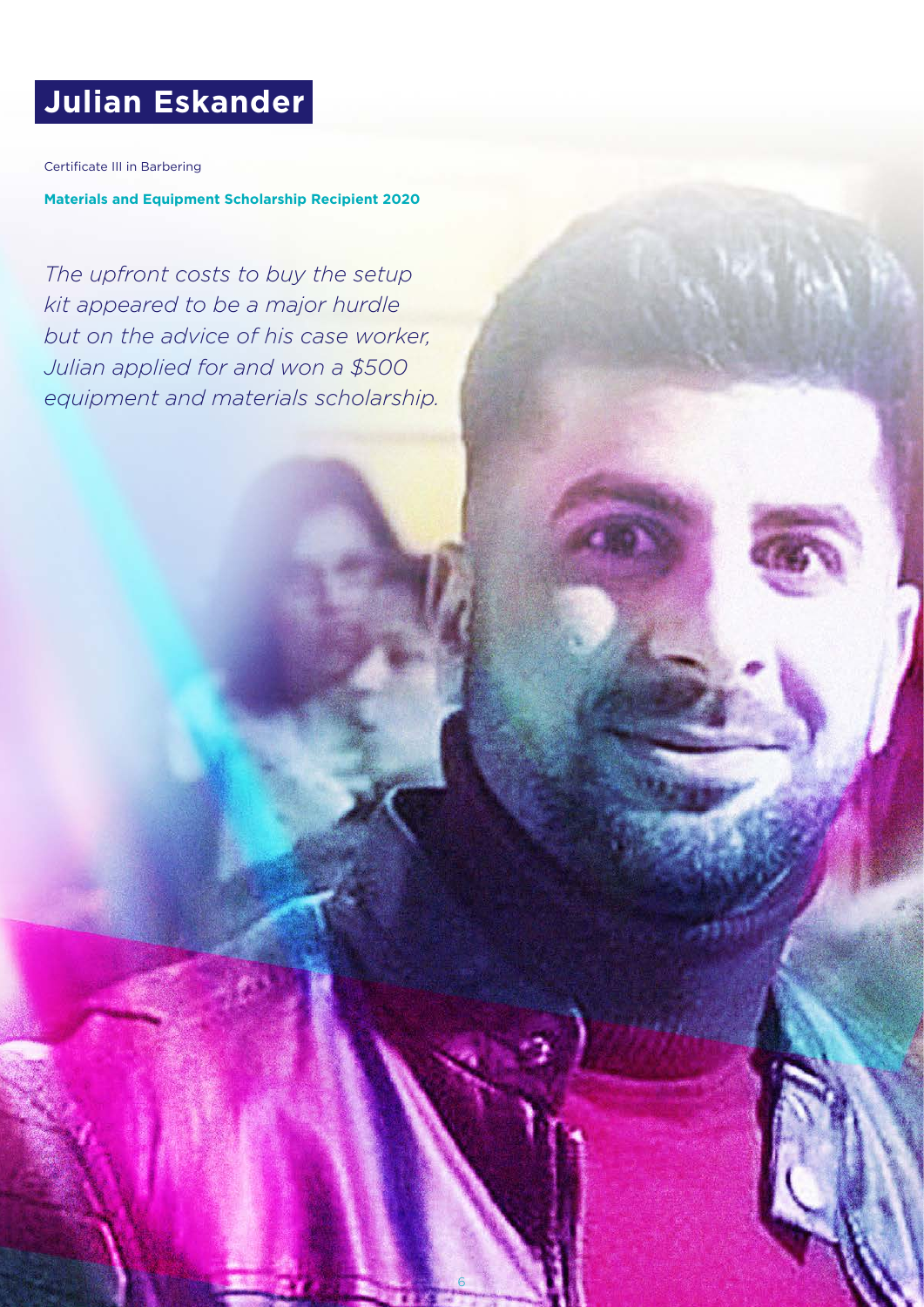# **Supporter Benefits**

#### **Corporate Social Responsibility**

- $\triangleright$  Give back to your community or the next generation of your industry.
- Make a contribution that directly assists students in covering costs for their tuition fees, text books and materials while providing incentive to achieve. Your contribution plays a big part to help our students focus, succeed in their studies and move onto a bright career.

#### **Business Exposure**

- $\triangleright$  Opportunity to gain access and engage the talented cohort of Melbourne Polytechnic students.
- $\blacktriangleright$  Partake in shaping the future of your industry.
- **•** Philanthropic opportunities.
- $\blacktriangleright$  Promotional and branding opportunities to the student, staff and wider Melbourne Polytechnic community.
- ▶ Sponsor and supporter acknowledgment on the Melbourne Polytechnic website.
- ▶ Get involved in a Melbourne Polytechnic event such as Open Day or Graduation.
- $\triangleright$  Other opportunities Sponsorship packages can be built to accommodate business objectives and foster a standing relationship between Melbourne Polytechnic and your business.

#### **Financial Benefits**

Donations to the scholarships and awards program are tax deductible as Melbourne Polytechnic is endorsed as a Deductible Gift Recipient (DGR). It is covered by Item 1 of the table in Section 30-15 of the Income Tax Assessment Act 1997.

One hundred percent of your donations go towards supporting our students. We don't deduct any administrative fees. Every donation over \$2 is tax deductable in Australia.

## **Partner with Melbourne Polytechnic**

Melbourne Polytechnic is committed to collaborating with industry and key stakeholders as a way of delivering relevant, sustainable and integrated training products and initiatives. In order to ensure long term relationships are mutually beneficial a partnership with purpose is a focus.

Consider partnering with us on the following:

- ` Student placements host our students to enable them to gain real-world experiences and skills in your workplace.
- Donations of goods or products.
- $\triangleright$  Offering discounted services or products to students.
- ▶ Applied research let our innovative staff and/or students help you solve your business challenges.
- ▶ Contribute to our curriculum or course development.
- ▶ Co-investment in our precinct development.
- $\blacktriangleright$  A contemporary workforce development partner, including bespoke training for your organisation.

#### **Contact Information**

**Manager of Scholarships, Sponsorship and Events** Marketing and Communications

77 St Georges Road, Preston 3072

e: scholarships@melbournepolytechnic.edu.au p: 03 9269 1187